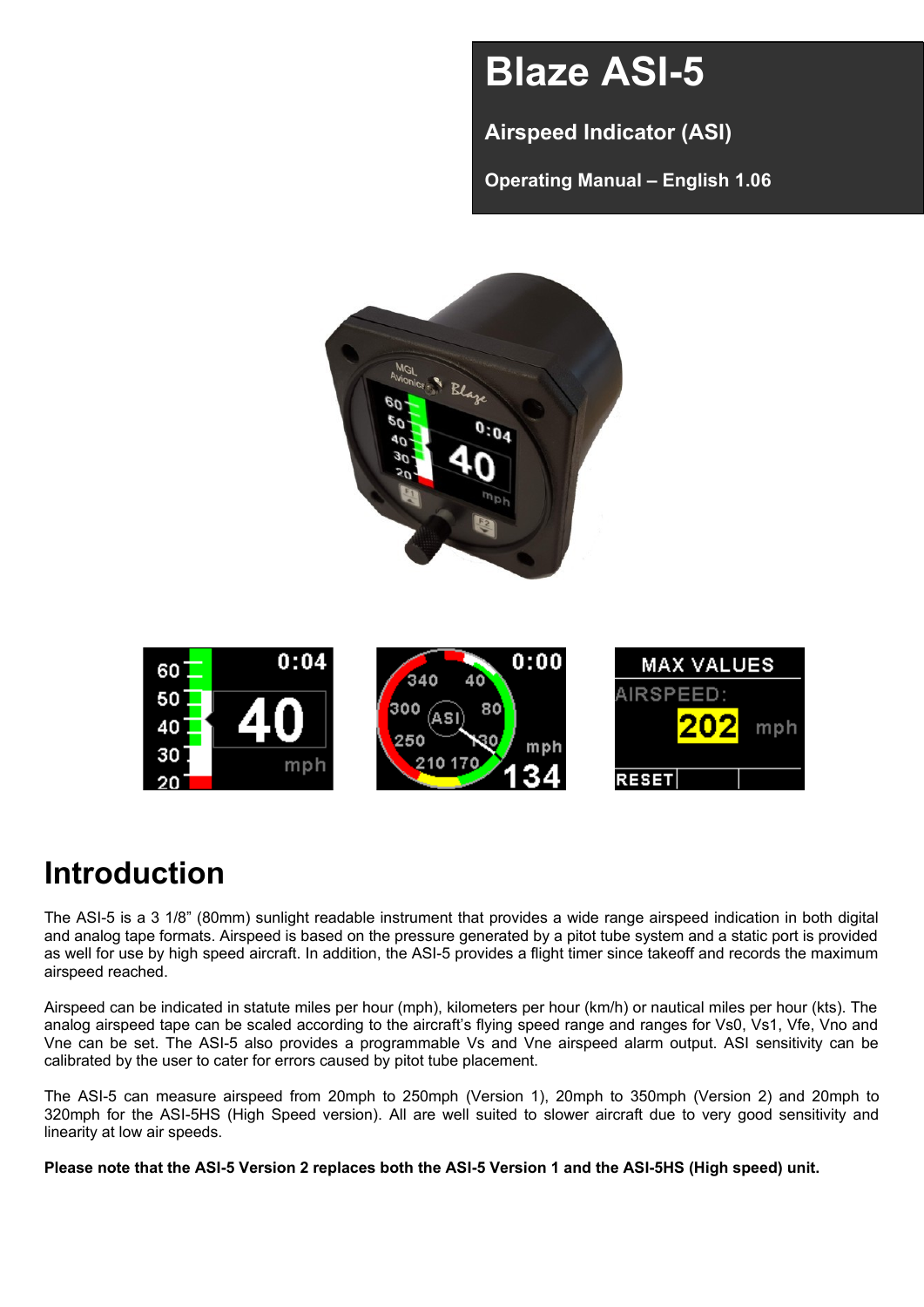# **1 Features**

- **• Large 2.6" high resolution 320x240, IPS (fully viewable in all directions), sunlight readable color LCD display**
- **• The ASI-5 measures airspeed from 20mph to 250mph (Version 1)**
- **• The ASI-5 measures airspeed from 20mph to 350mph (Version 2)**
- **• The ASI-5HS (High Speed version) measures airspeed from 20mph to 320mph**
- **• Both units are well suited to slow aircraft due to very good sensitivity and linearity at low air speeds**
- **• Includes a flight timer since takeoff**
- **• Airspeed units can be set to miles per hour (mph), kilometer per hour (km/h) or nautical miles per hour (kts)**
- **• Analog tape with programmable ranges for Vs0, Vs1, Vfe, Vno and Vne**
- **• Contains a programmable Vs and Vne airspeed alarm output**
- **• Records maximum airspeed reached in permanent memory**
- **• Includes a RS232 serial output for interfacing to external equipment e.g dataloggers etc.**
- **• Standard 3 1/8" aircraft enclosure (can be front or rear mounted)**
- **• The LED backlight can automatically adjust to the ambient light, or it can be manually adjusted in the menu system**
- **• Rotary control plus 2 independent buttons for easy menu navigation and user input**
- **• Wide input supply voltage range of 8 to 30V DC with built in voltage reversal and over voltage protection for harsh electrical environments**
- **• 1 year limited warranty**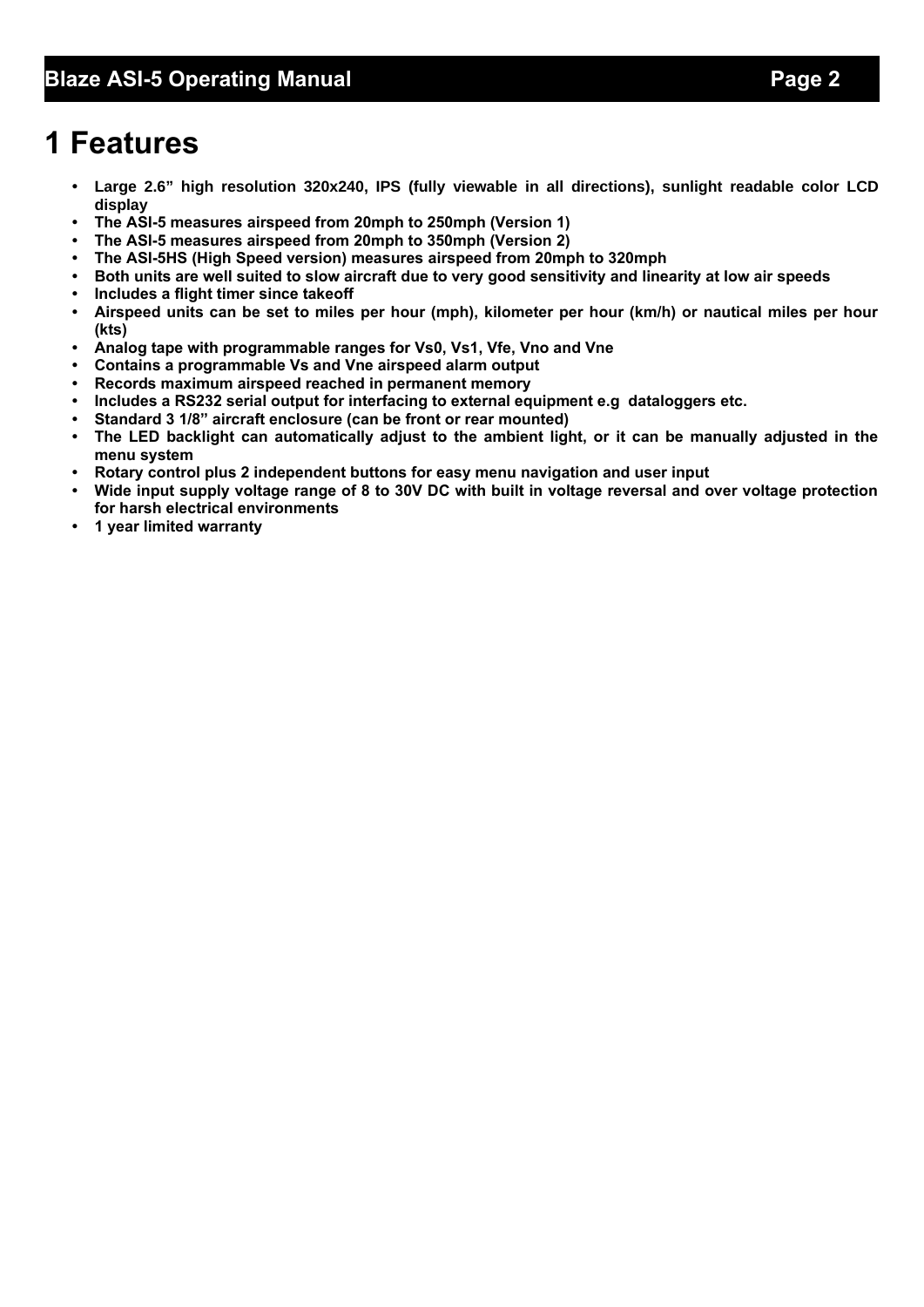# **2 Layout**



Press the rotary control during the normal display screens to access the menu system. Rotate anti/clockwise for up/down menu scrolling. Rotate the rotary control during the normal display mode to view the Max Values display.

# **3 Main Display**

The ASI-5 has 2 different display screens. The main display screen can be selected in the *"ASI SETUP"* menu.

## **3.1 Airspeed "TAPE" Display**

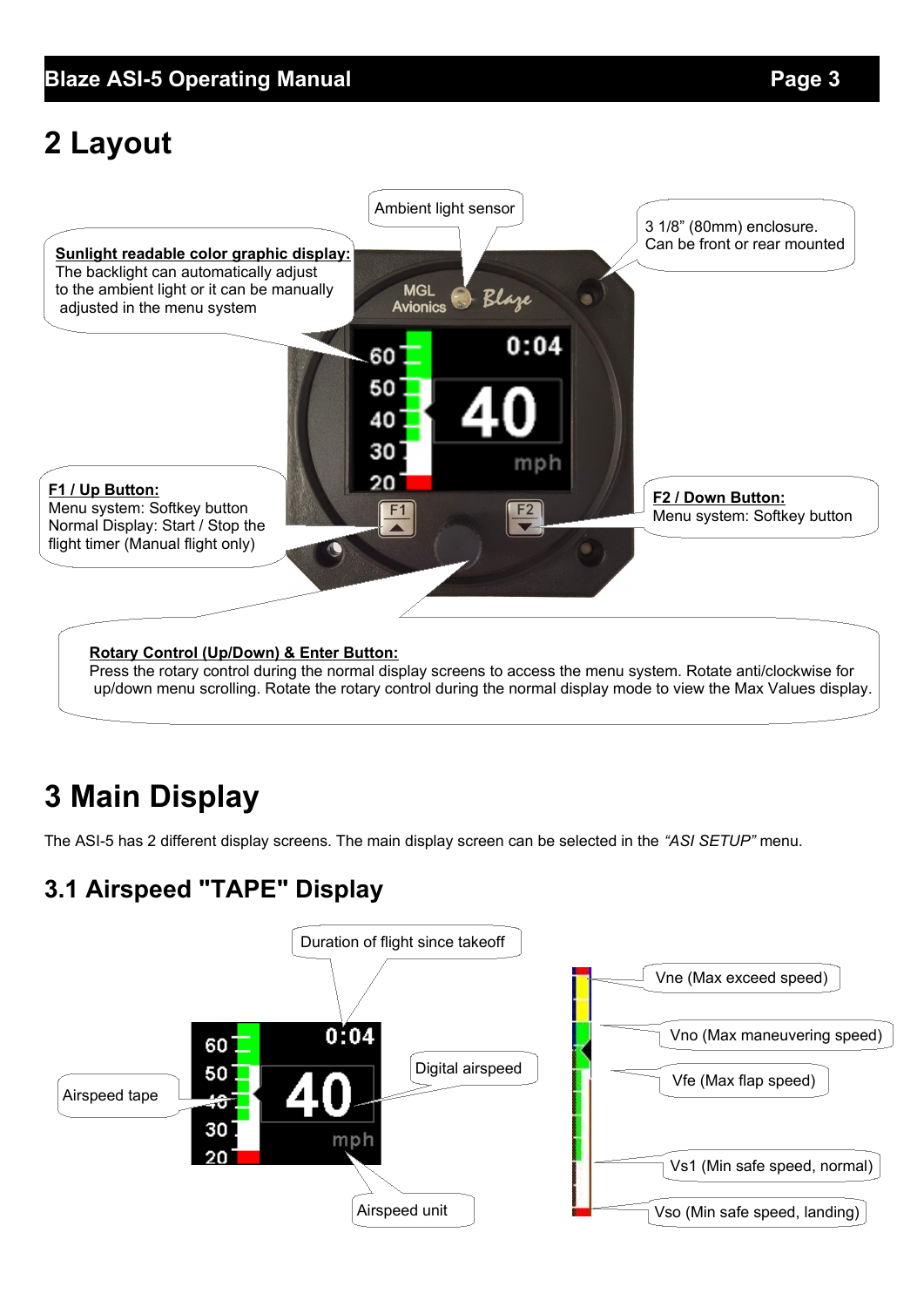## **3.2 Airspeed "DIAL" Display**



## **3.3 Maximum Airspeed display**



This display can be accessed by rotating the rotary control during the normal display mode. Press the F1/Up button when the max values display is showing to reset the maximum values to the current airspeed.

**Note: The maximum airspeed is stored in non-volatile memory and is recalled on power-up.**

## **3.4 Start / Stop flight display**



Press the F1/Up button during the normal display mode to manually start/stop a flight. This key is only active if the ASI-5 is setup to select the manual flight option under the "TIMERS" setup menu.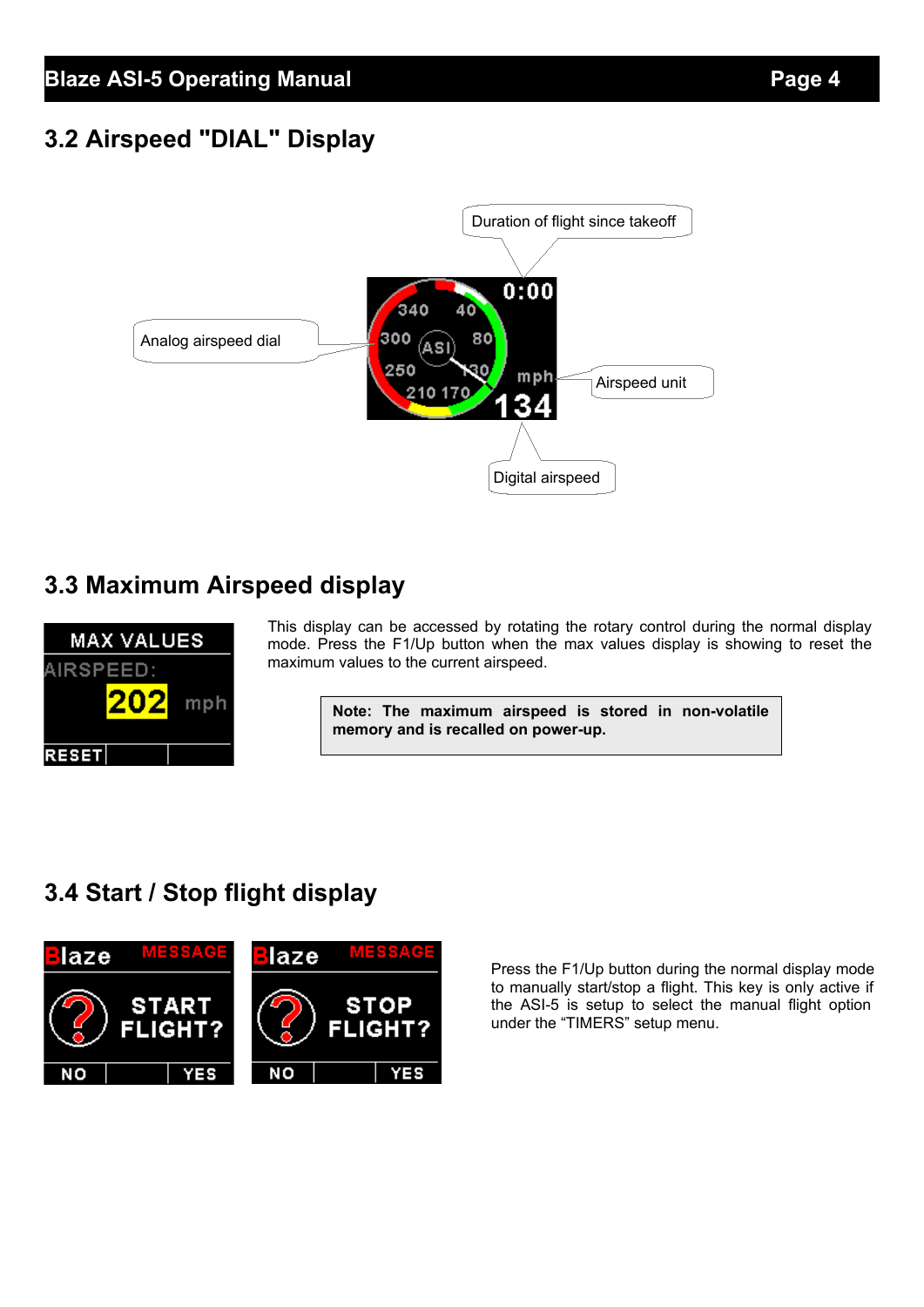# **4 Menu System**

Press the rotary control button during the normal display mode to enter the menu system. Use the rotary control to navigate through the menu system.



## **4.1 Exiting the menu system**

Press the F1/Up button to exit the menu system when the "EXIT" soft key is shown. All changes made during navigation of the menu system will be saved in non-volatile memory upon exiting. The instrument will not save any changes if you remove power before exiting the menu system.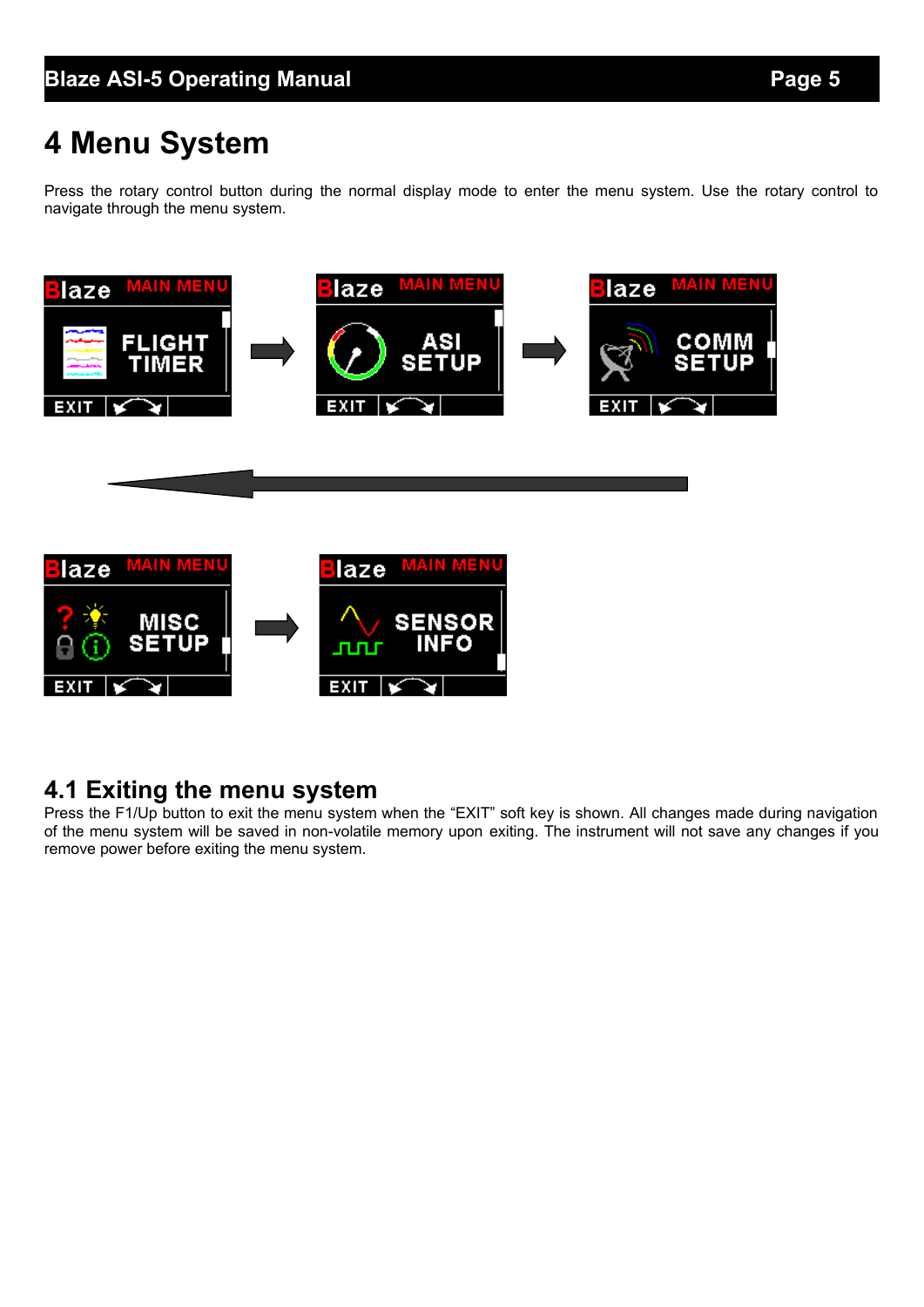## **Blaze ASI-5 Operating Manual** *Page 6*

## **4.2 Flight Timer**



## *View Flight Log:*



Use the rotary control to view the next flight log entry.

## *Erase Flight Log:*

Use this function to erase the flight log stored in the ASI-5.

## *FLIGHT:*

Select whether you want the ASI-5 to automatically detect a flight or whether the pilot must press the F1/Up button to start/stop a flight. We recommend you select automatic flight detection.

## *T/O AIRSPEED:*

This menu option is only shown if the "DETECT" flight mode is selected. Enter the takeoff airspeed threshold that you want the flight timer to start incrementing.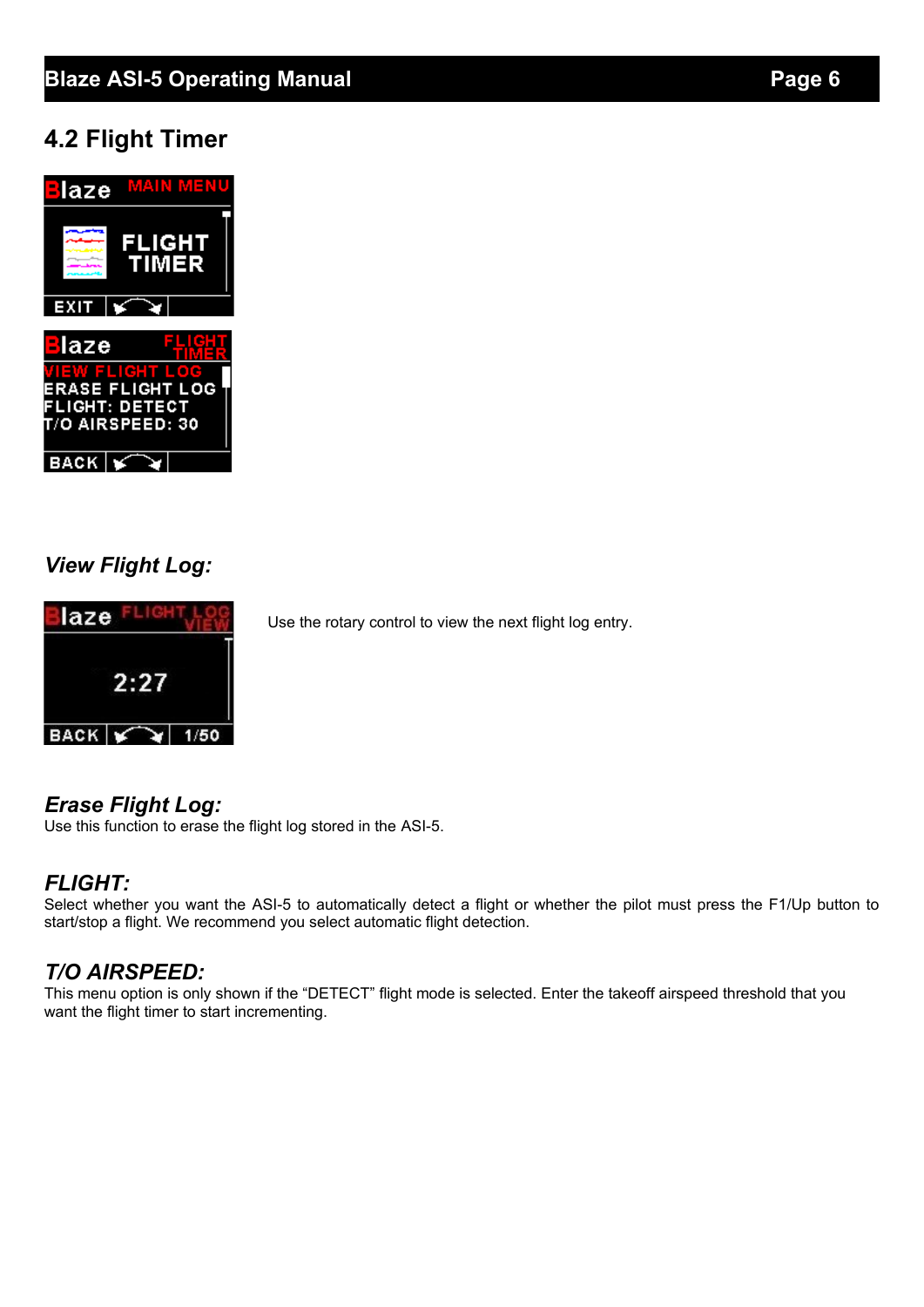## **4.3 ASI Setup (Airspeed Setup)**



#### *Zero ASI Sensor:*

This setup allows your instrument to measure the zero airspeed reading of the airspeed sensor and set a calibration value internally for this. This is equivalent to some mechanical airspeed indicators that have an adjustment to set the needle to zero when the aircraft is not moving. You would use this function occasionally if you see an airspeed reading when the aircraft is at rest. This may be caused by aging of the built in pressure sensor or related electronics. When this function is performed make sure that there is no air flow into the pitot tube as this would result in an incorrect internal calibration.



#### *Style:*

Select the airspeed display screen. Options include "DIAL" or "TAPE".

## *ASI Unit:*

Select if you want the airspeed to be displayed in mph (statute miles per hour), km/h (kilometers per hour) or kts (nautical miles per hour).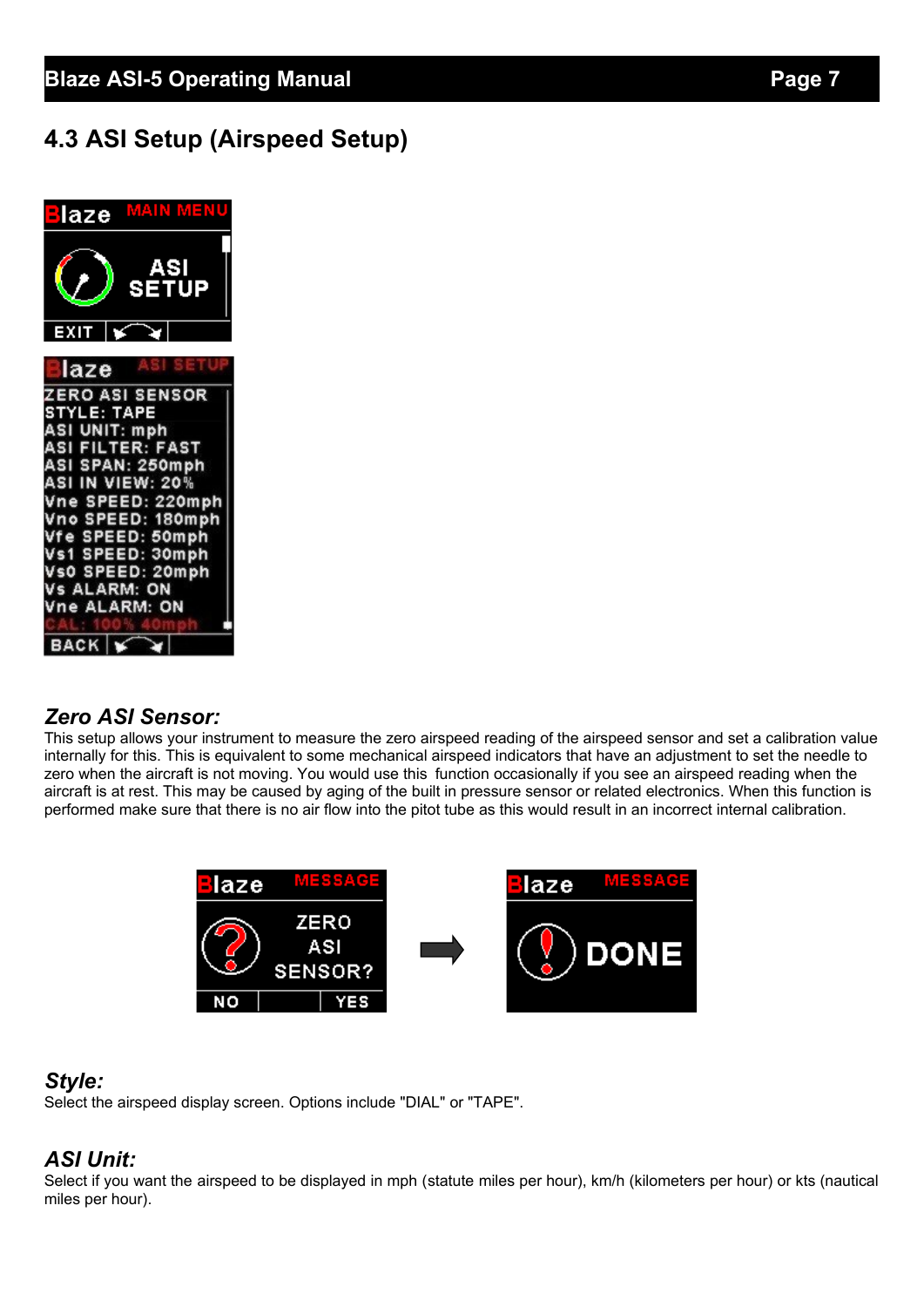## **Blaze ASI-5 Operating Manual** *Page 8*

#### *ASI Filter:*

This function can be used to select the signal filter time constant. Selections are *"NONE"*, *"FAST"* or *"SLOW"*. This selection influences the rate at which your ASI can change its reading. If you have an installation that suffers from strong turbulence at the pitot tube, select "slow". If you have a very clean airflow in front of the pilot tube you can select "fast" which will give you a faster response to airspeed changes.

#### *ASI Span:*

Select the maximum airspeed that you want the airspeed tape to display. This can give you increased display resolution.

#### *ASI In View:*

Adjust this setting to set the amount of tape to view. For example, setting this value to 30% and your *"ASI SPAN"* to 250 will result in the tape showing 75 on the display at a time.

#### *Vne Speed: (Max Exceed Speed)*

Enter you maximum speed you aircraft should not exceed.

#### *Vno Speed: (Max Maneuvering Speed)*

Enter your maximum maneuvering speed.

#### *Vfe Speed: (Max Flap Speed)*

Enter the maximum speed that is permissible with the flaps extended.

#### *Vs1 Speed: (Min Safe Speed, Normal)*

Enter your minimum safe speed for normal flight of your aircraft

## *Vs0 Speed: (Min Safe Speed, Landing)*

Enter your minimum safe speed for landing your aircraft

#### *Vs Alarm:*

This enables or disables Vs Alarm.

## *Vne Alarm:*

This enables or disables the VNE alarm.

#### *Cal:*

During the factory calibration a factor has been determined and entered here that will give you accurate airspeed, provided your pitot tube is not influenced by pressure effects caused by airflow around your airframe. The calibration is displayed in % of the reading, you can increase or decrease the reading if required to help cancel out under or over reading of the airspeed indicator on your aircraft.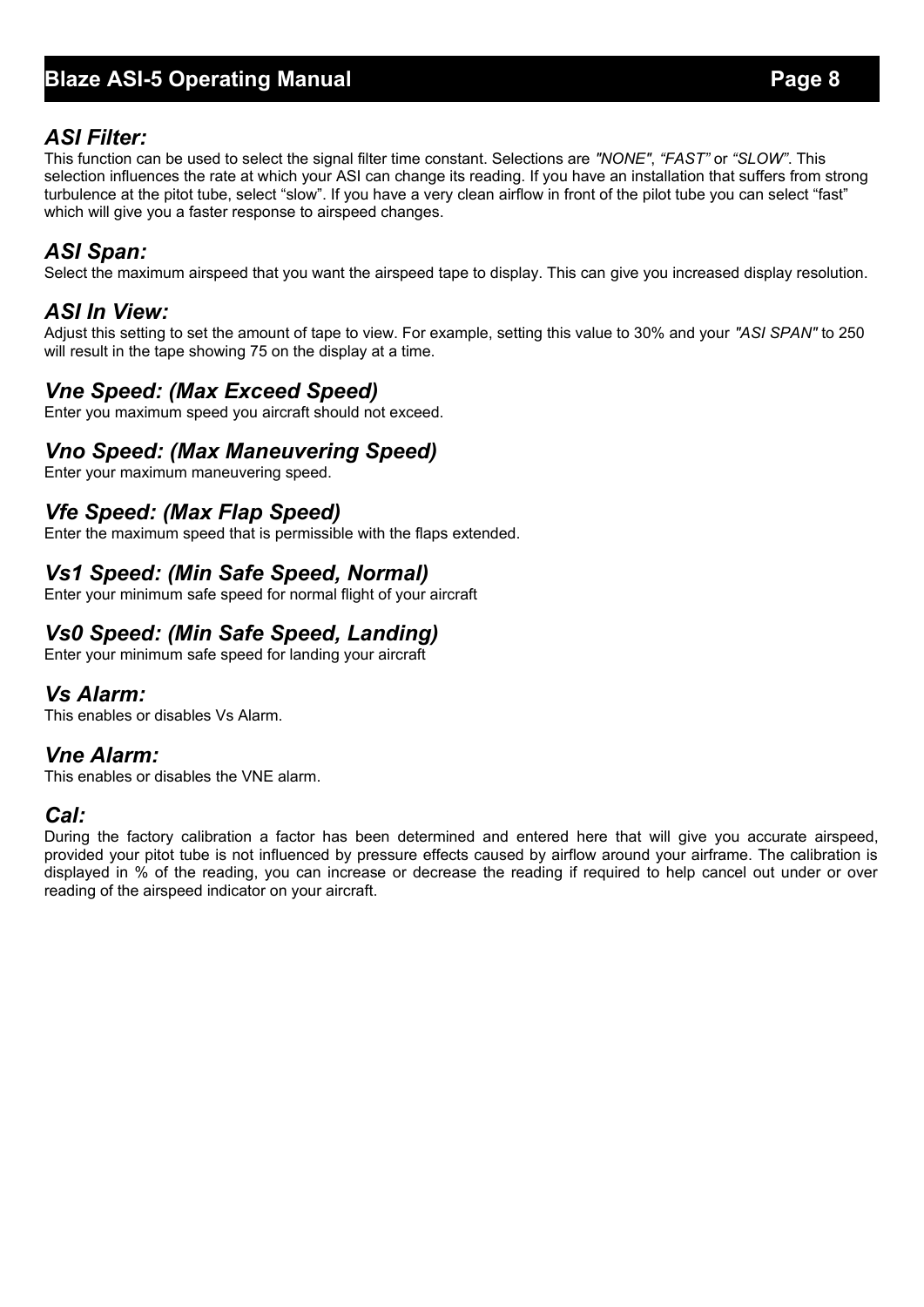## **4.4 COMM Setup (Communication Setup)**



*Serial Out:* Select "ON" to enable the RS232 serial output.

*Unit Address:* Enter the unit address.

#### *Baud Rate:*

Select the desired baud rate of the serial output.

## **4.4.1 Protocol Format**

#### **STX, Address, Message type, Length, Data payload, Checksum, ETX**

STX: Start of text (0x02)

Address: unsigned char (8bit), Unit address (range 0-255)

Message Type: unsigned char (8bit), Specifies the message type

Length: unsigned char (8bit), Length of the data payload (does not include the STX, Address, message type, checksum or ETX)

Data payload: Data

Checksum: unsigned char (8bit), XOR of all bytes starting from the unit address to the end of the data payload. The checksum is seeded with 0xa5. (does not include the STX or ETX) ETX: End of text (0x03)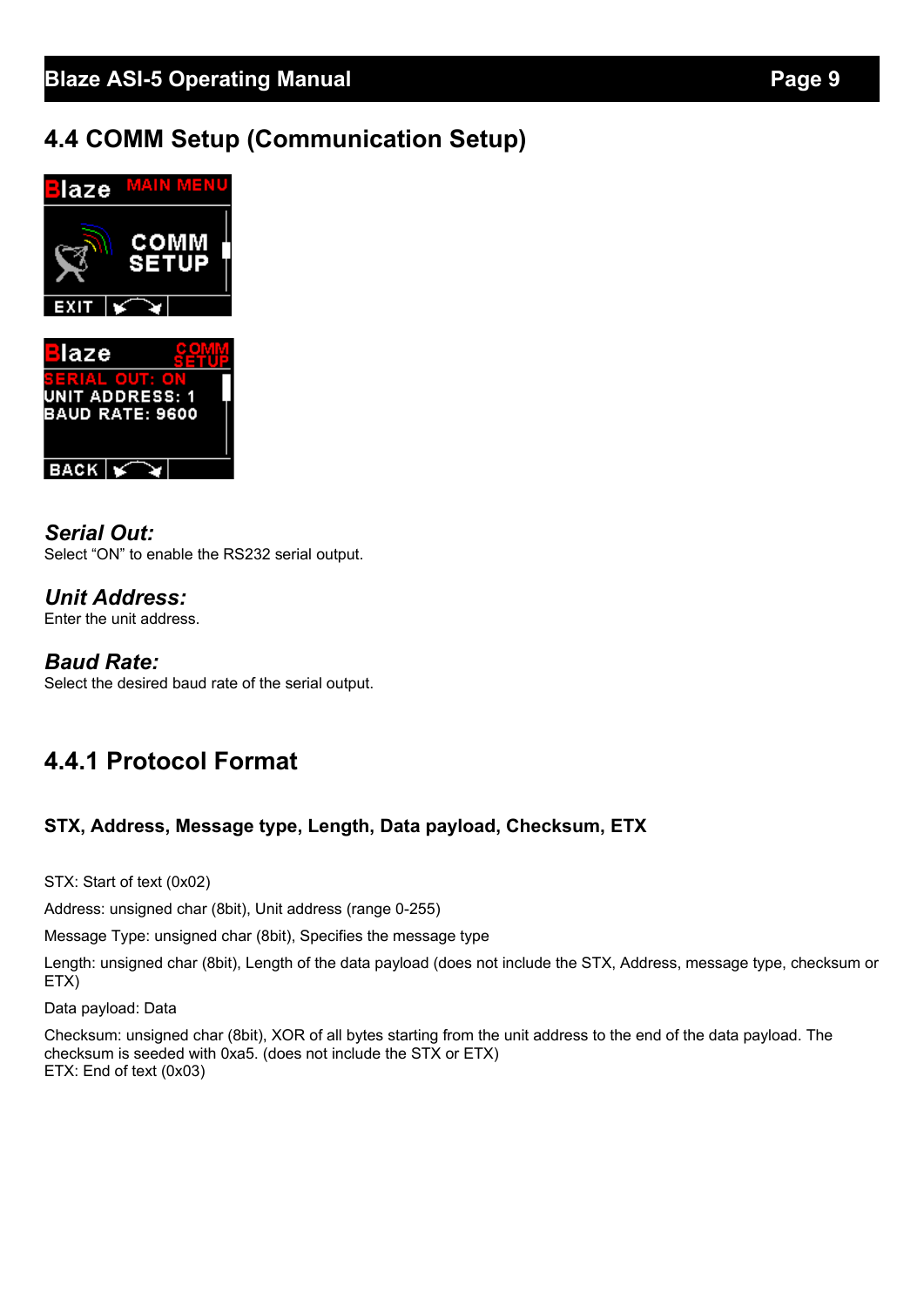## **4.4.2 Data payload**

Message type=7 Data Length=2 bytes Output Rate=1Hz

Airspeed: Unsigned Int (16 bit), Airspeed in mph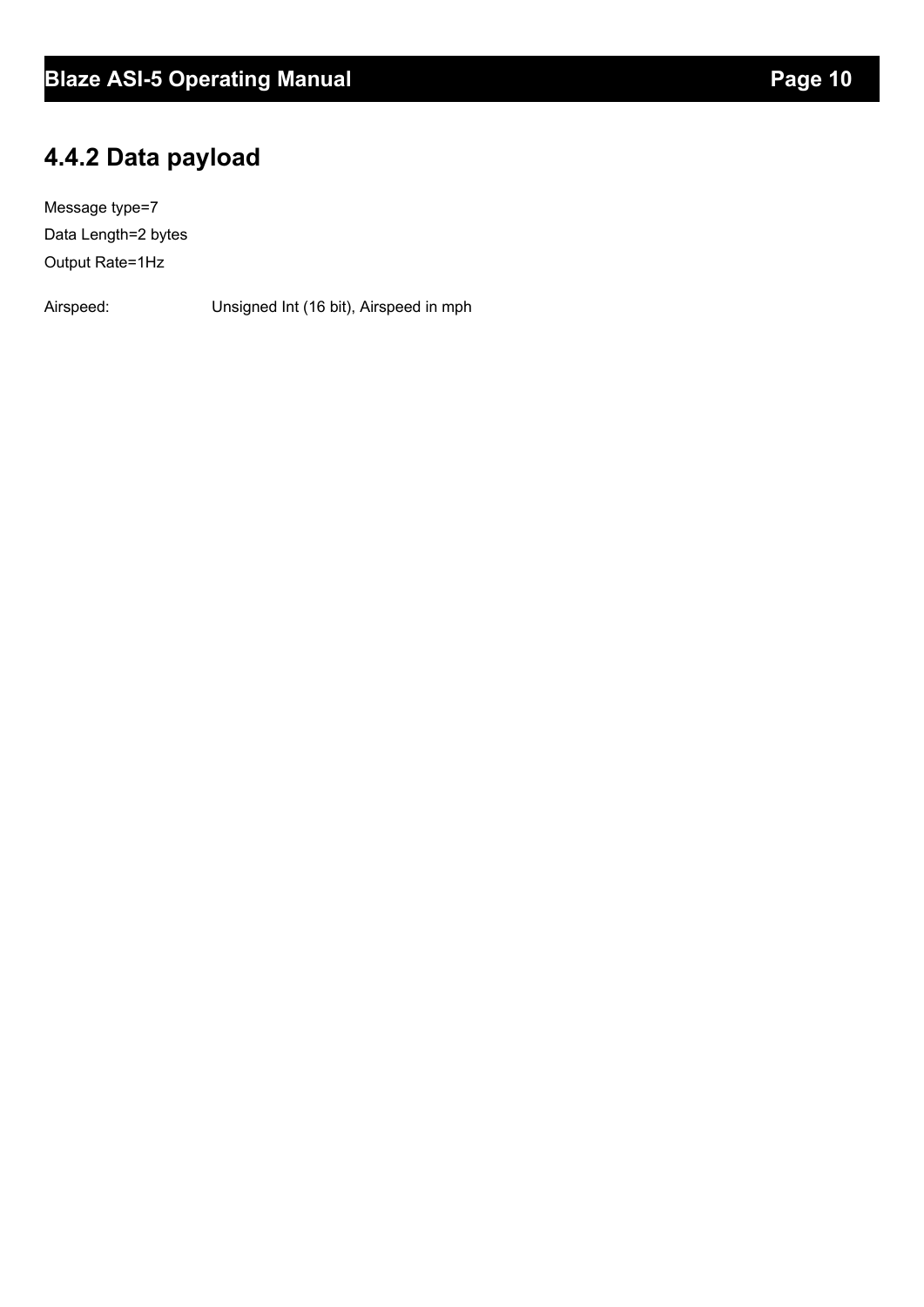## **4.5 MISC Setup (Miscellaneous Setup)**





## *Backlight:*

| Blaze BACKLIGH                            |
|-------------------------------------------|
| BACKLICHT: MAN<br><b>USE THE ROTARY</b>   |
| <b>CONTROL TO ADJUST</b><br>THE BACKLIGHT |
|                                           |
| <b>BACK</b>                               |
|                                           |



## *Security Setup:*

Select manual or automatic backlight control.

Use the rotary control in manual mode to adjust the backlight brightness.

Allow 3 seconds for the display to adjust to the ambient lighting conditions when using the automatic backlight mode. The display will set the backlight to the dim setting if the ambient light is less then the threshold setting, alternatively the display will set the backlight to the bright setting if the ambient light is greater then the threshold setting. The ambient light received is shown as the ADC value in the top header. Use this value to set the threshold value.

#### Select this menu option if you want to password protect the menu system.laze laze laze laze laze **CHANGE CODE** ENTER SECURITY<br>CODE **CONFIRM NEW ENTER NEW** CODE CODE **CODE CHANGED** 000 oo n п OIOIO) Ω n  $BACK$ **BACK BACK BACK**  $BACK$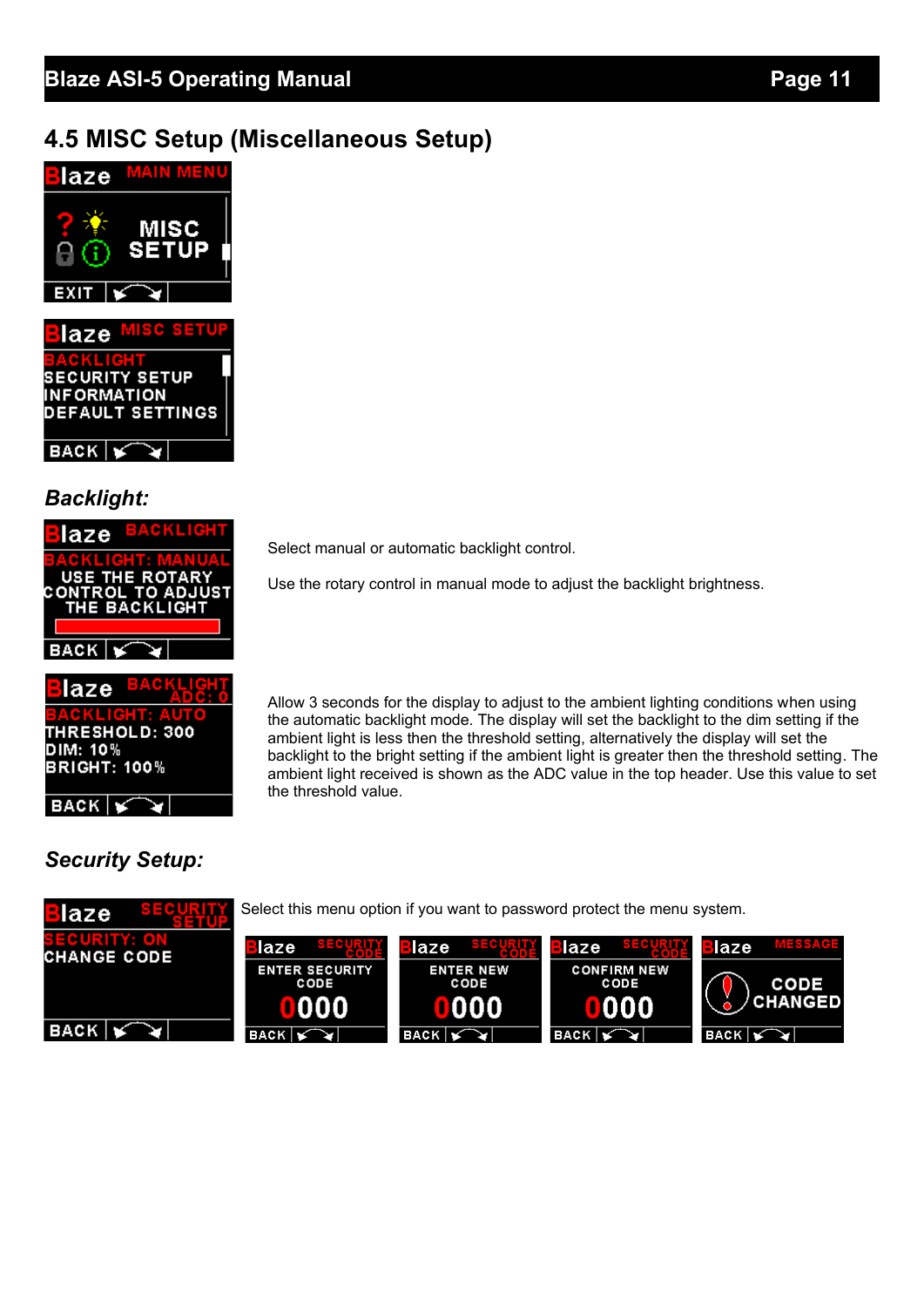## **Blaze ASI-5 Operating Manual** *Page 12* **Page 12**

#### *Information:*



*Default Settings:*



Select this menu option to reset all the settings to factory defaults.

This menu option displays information about the unit.

## **4.6 Sensor Info**



**ASI SENSOR: 1** ASI ADC: 0

 $BACK$ 

This menu displays information about the altitude and airspeed sensors.

# **5 Loading factory default settings**



¥

Press and hold the F1/Up button and rotary control during power up to load the preprogrammed factory default settings. The following screen will be displayed:

Factory default settings can also be loaded in the Miscellaneous setup menu.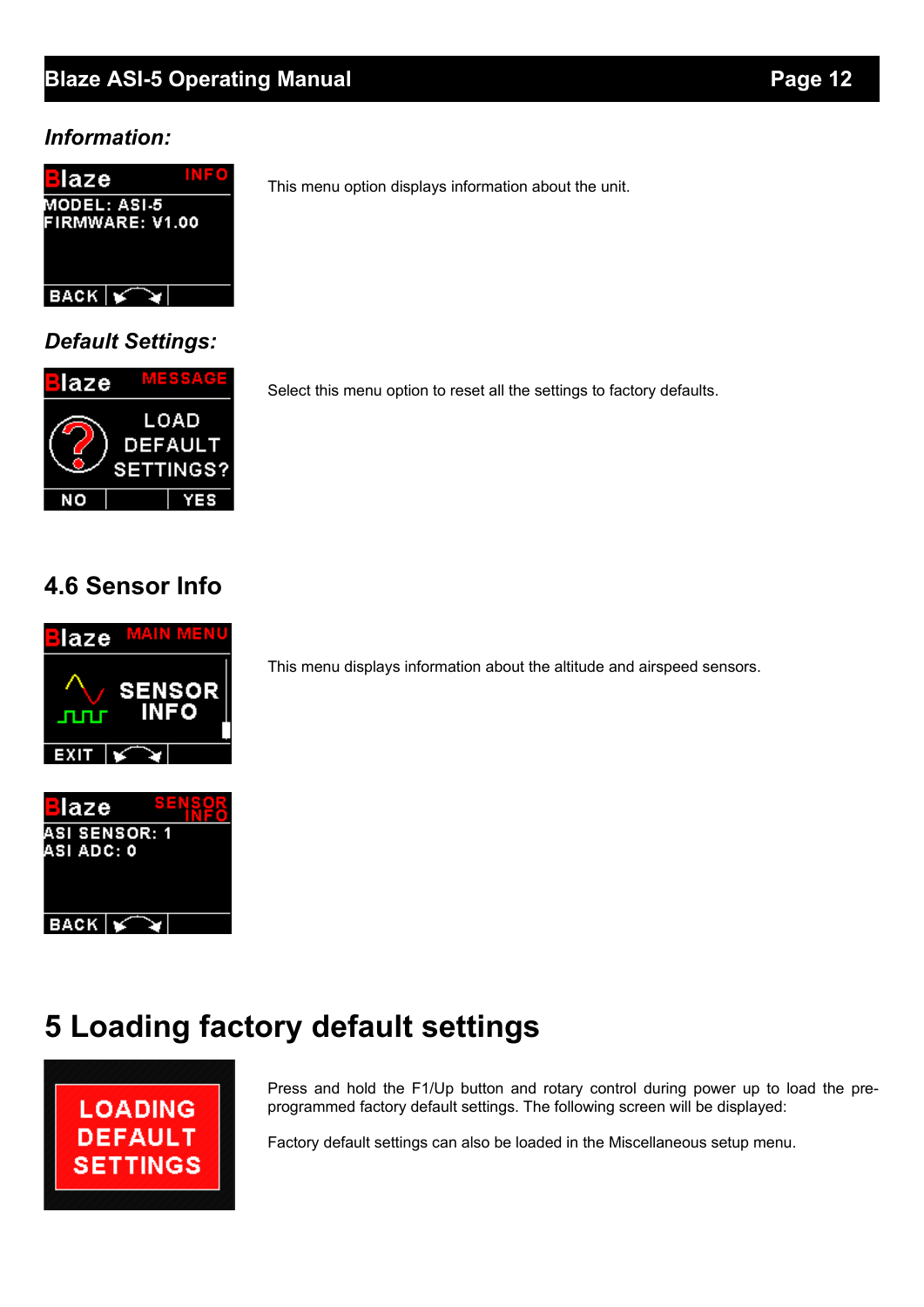# **6 Error Messages**



Unit settings CRC error. Load default settings to restore to factory defaults. If the error message still persists then it could possibly be a non-volatile memory failure in which case the instrument will then have to be returned to the factory.

**CALIBRATION CONSTANTS CRC ERROR** 

memory failure in which case the instrument will then have to be returned to the factory.

Calibration constants CRC error. The instrument could possibly have a non-volatile

**INTERNAL FLASH CRC ERROR** UNIT:123456 CODE:654321

Internal flash CRC error. The instrument does a firmware check on the program when power is applied to the instrument . If the program is corrupt in any way then the internal flash CRC error will be displayed. Reload the instruments firmware and load default settings. If the error message still persists then it could possibly be an internal flash memory failure in which case the instrument will then have to be returned to the factory.

# **MAX VALUES CRC ERROR**

Max Values CRC error. Load default settings to restore to factory defaults. If the error message still persists then it could possibly be a non-volatile memory failure in which case the instrument will then have to be returned to the factory.



Airspeed sensor error. The instrument could have a faulty airspeed sensor in which case the instrument will then have to be returned to the factory.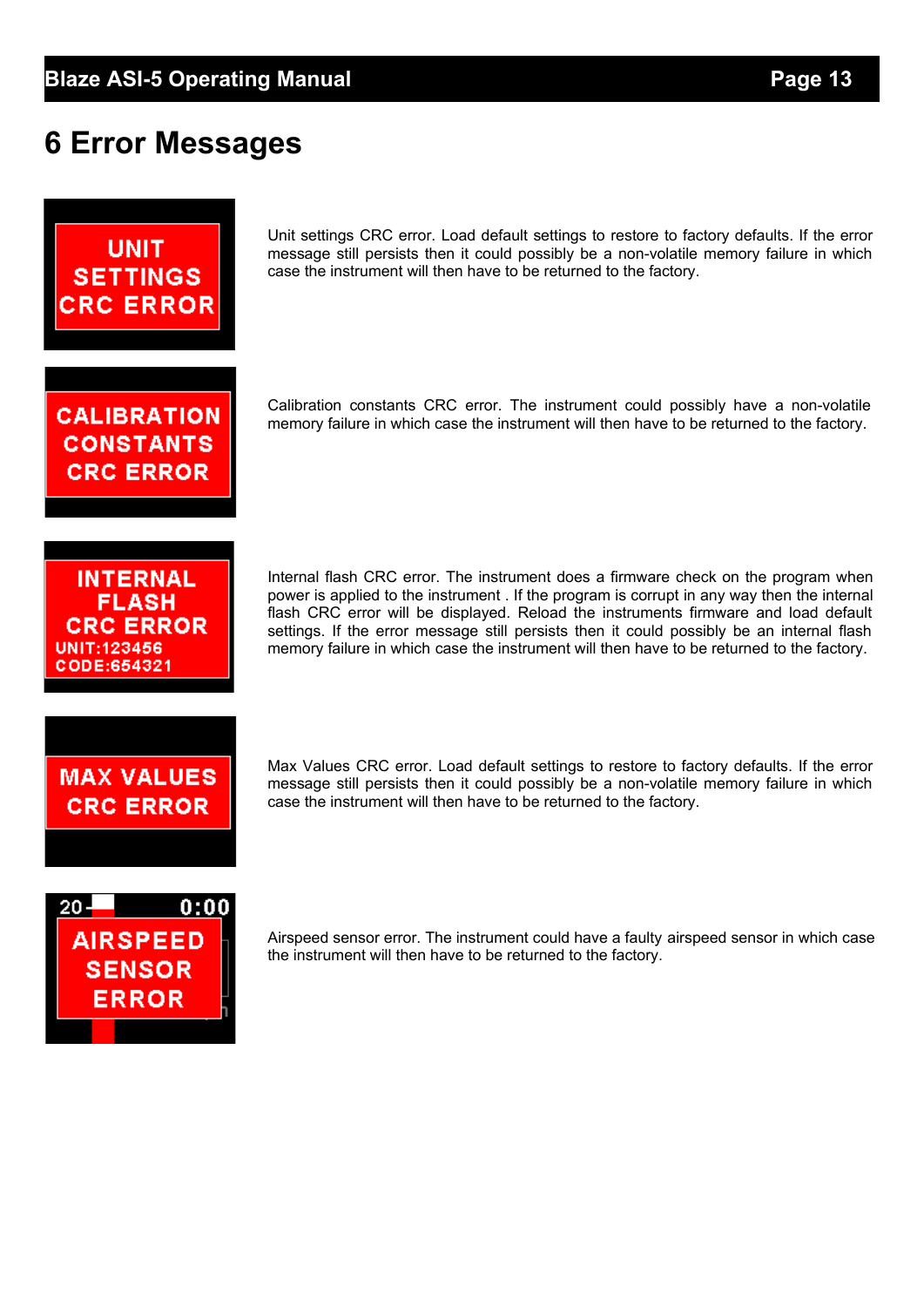# **7 Specifications**

| <b>Operating Temperature Range</b> | -10°C to 60°C (14°F to 140°F)                                               |  |  |
|------------------------------------|-----------------------------------------------------------------------------|--|--|
| <b>Storage Temperature Range</b>   | -20°C to 80°C (-4°F to 176°F)                                               |  |  |
| <b>Humidity</b>                    | <85% non-condensing                                                         |  |  |
| <b>Power Supply</b>                | 8 to 30Vdc SMPS (switch mode power supply) with built in 33V over           |  |  |
|                                    | voltage and reverse voltage protection                                      |  |  |
| <b>Current Consumption</b>         | Approx. 130mA @ 12V (backlight highest setting), 50mA @12V (backlight       |  |  |
|                                    | lowest setting)                                                             |  |  |
|                                    | 2.6" 320x240 IPS color LCD display                                          |  |  |
| <b>Display</b>                     | Minimum 600cd/m2 brightness                                                 |  |  |
|                                    | Sunlight readable with anti-glare coating                                   |  |  |
|                                    | LED Backlight can be set to automatic or can be manually adjusted           |  |  |
| <b>Alarm Output</b>                | Open collector transistor switch to ground                                  |  |  |
|                                    | Maximum rating 0.25A                                                        |  |  |
| <b>Dimensions</b>                  | see Blaze series dimensional drawing                                        |  |  |
| <b>Enclosure</b>                   | 3 1/8" (80mm) ABS, black in color, front or rear mounting. Flame retardant. |  |  |
| Weight                             | Approx. 160 grams (Instrument excluding cables)                             |  |  |
| Non-volatile memory storage        | 100000 write cycles                                                         |  |  |
|                                    | ASI-5 Version 1: 12 bit                                                     |  |  |
| <b>Airspeed ADC resolution</b>     | ASI-5 Version 2: 24 bit                                                     |  |  |
|                                    | ASI-5HS: 13.5bit                                                            |  |  |
|                                    | ASI-5 Version 1: 20mph to 250mph                                            |  |  |
| <b>Airspeed range</b>              | ASI-5 Version 2: 20mph to 350mph                                            |  |  |
|                                    | ASI-5HS (High Speed version): 20mph to 320mph                               |  |  |
| <b>Airspeed resolution</b>         | 1 mph                                                                       |  |  |
| <b>Measurement accuracy</b>        | $+/- 2$ mph                                                                 |  |  |
| <b>Serial Port</b>                 | RS232 voltage levels                                                        |  |  |
| <b>Calibration interval</b>        | 1 Year                                                                      |  |  |

**As with any instrument, regular zeroing is suggested to achieve maximum performance.**

# **8 Operating the alarms**

The alarm output can be used to switch an external alarm indicator. The external alarm switch is an open collector transistor switch to ground with a maximum rating of 0.25A DC. It is possible to wire the alarm contacts of several Stratomaster instruments in parallel should this be desired. To avoid false activation of the alarms, the alarm function is only active 5 seconds after the instrument has powered up.

# **9 Firmware Upgrading**

The ASI-5 can be upgraded in the field by connecting the RS232 port to a PC and running the firmware update program. **Note that only the RS232 port can be used to upgrade the firmware.**

**Please see the Blaze firmware upgrading document for more information.**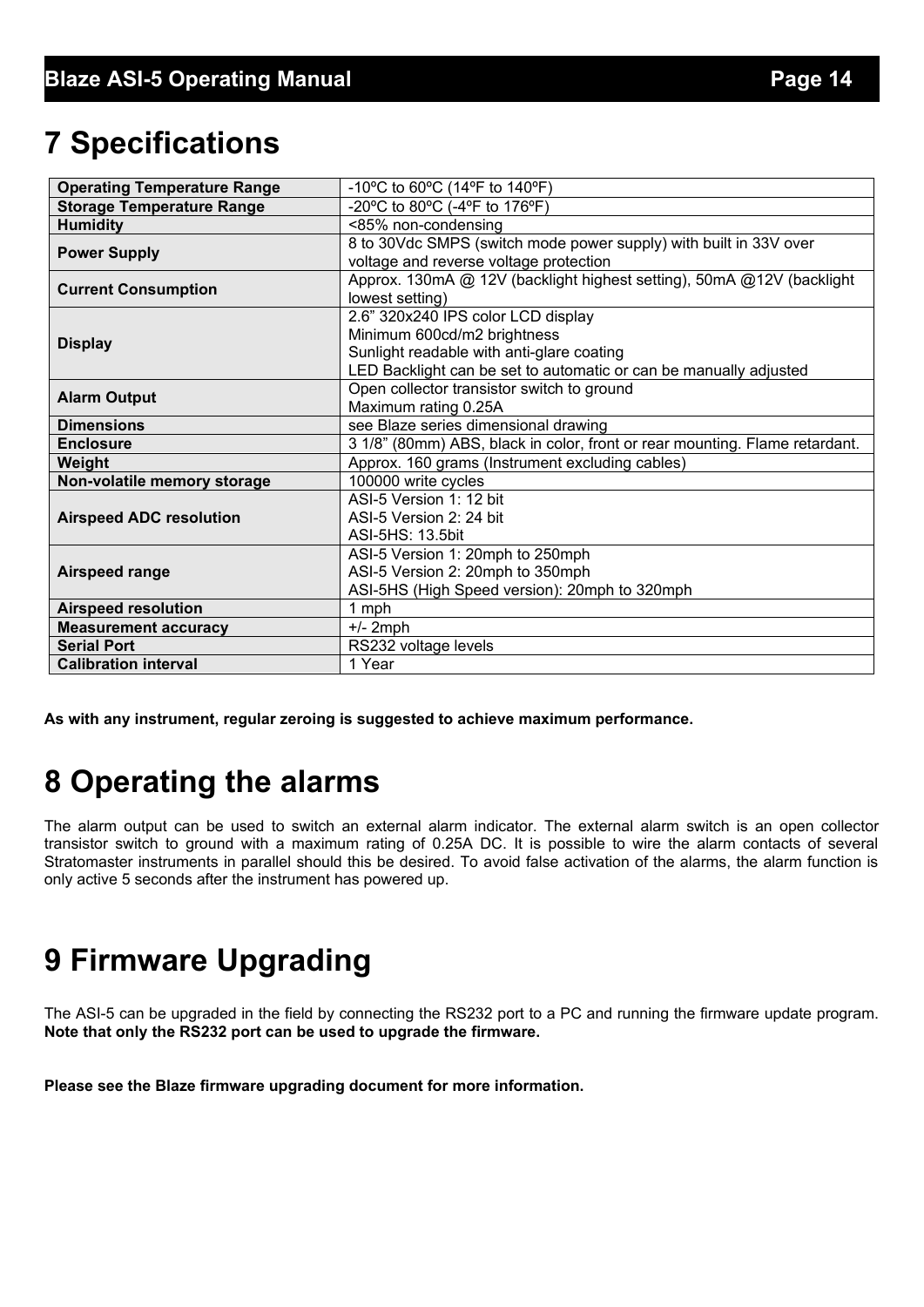# **10 Installation**

Connect a pitot tube to the "pressure port" and if required connect the static port. Most small aircraft such as ultralights or microlights do not require a connection to a static port. In these cases, simply leave the static port open. Ensure however that the static port does not receive pressurized air due to the forward movement of the aircraft. Be especially critical of your pod or panel if you do not use a static port. Any build up of a pressure differential due to ram air or suction can lead to large errors of the indicated airspeed. Static ports are usually mounted at a strategic position on the rear side of the aircraft fuselage for faster, pressurized aircraft.

The ASI-5 pressure ports take 4mm ID tubing. Use hose clamps to fasten the hose onto the ASI-5 pitot and static ports.

The ASI-5 allows you to calibrate the airspeed reading. This is done under the "AIRSPEED SETUP" menu item. The main reason for this is to be able to remove errors introduced due to the airflow around your aircraft which may have an effect on your pitot tube pressure.

## **10.1 Connection Diagram**

The use of an external 1A fuse is recommended. Connect the supply terminals to your aircrafts power supply. The ASI-5 can be used on both 12V and 24V without the use of any pre-regulators. Ensure that the supply voltage will not drop below 8V during operation as this may result in incorrect readings.

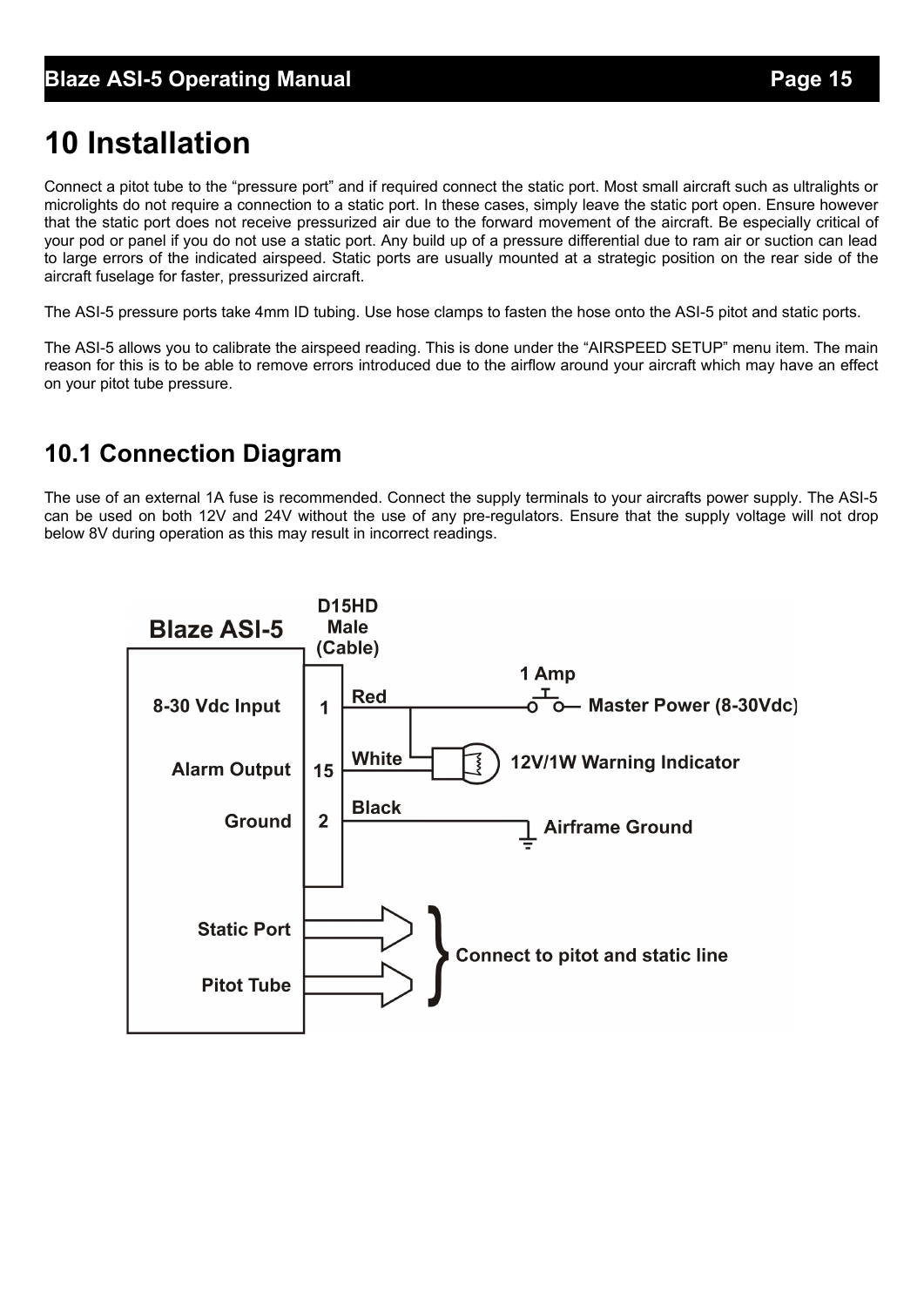## **10.2 Pressure Port Dimensions**

## **Version 1 pressure ports (Plastic)**



|   | <b>Inches</b> |            | <b>Millimeters</b> |            |
|---|---------------|------------|--------------------|------------|
|   | Min           | <b>Max</b> | Min                | <b>Max</b> |
| Α | 0.248         | 0.278      | 6.30               | 7.06       |
| B | 0.420         | 0.440      | 10.67              | 11.18      |
| C | 0.182         | 0.194      | 4.62               | 4.93       |
| D | 0.310         | 0.330      | 7.87               | 8.38       |

## **Version 2 pressure ports (Brass)**



|   | <b>Inches</b> | <b>Millimeters</b> |
|---|---------------|--------------------|
| Д | 0.157         |                    |
| Β | 0.197         | 5                  |
| C | 0.63          | 16                 |
| Ð | 0.79          | 20                 |

## **10.3 Cable connections**

**Main connector (D15HD connector: Unit Female, Cable Male)**

| D <sub>15</sub> Pin | Color        | <b>Function</b>                          |
|---------------------|--------------|------------------------------------------|
|                     | <b>Red</b>   | 8-30Vdc power via power switch / circuit |
|                     |              | breaker and fuse.                        |
| 2                   | <b>Black</b> | Ground.                                  |
| 3                   |              | RS232 Transmit data (Firmware upgrading) |
| 4                   | $\sim$       | RS232 Receive data (Firmware upgrading)  |
| 15                  | White        | <b>Alarm Output (Open collector)</b>     |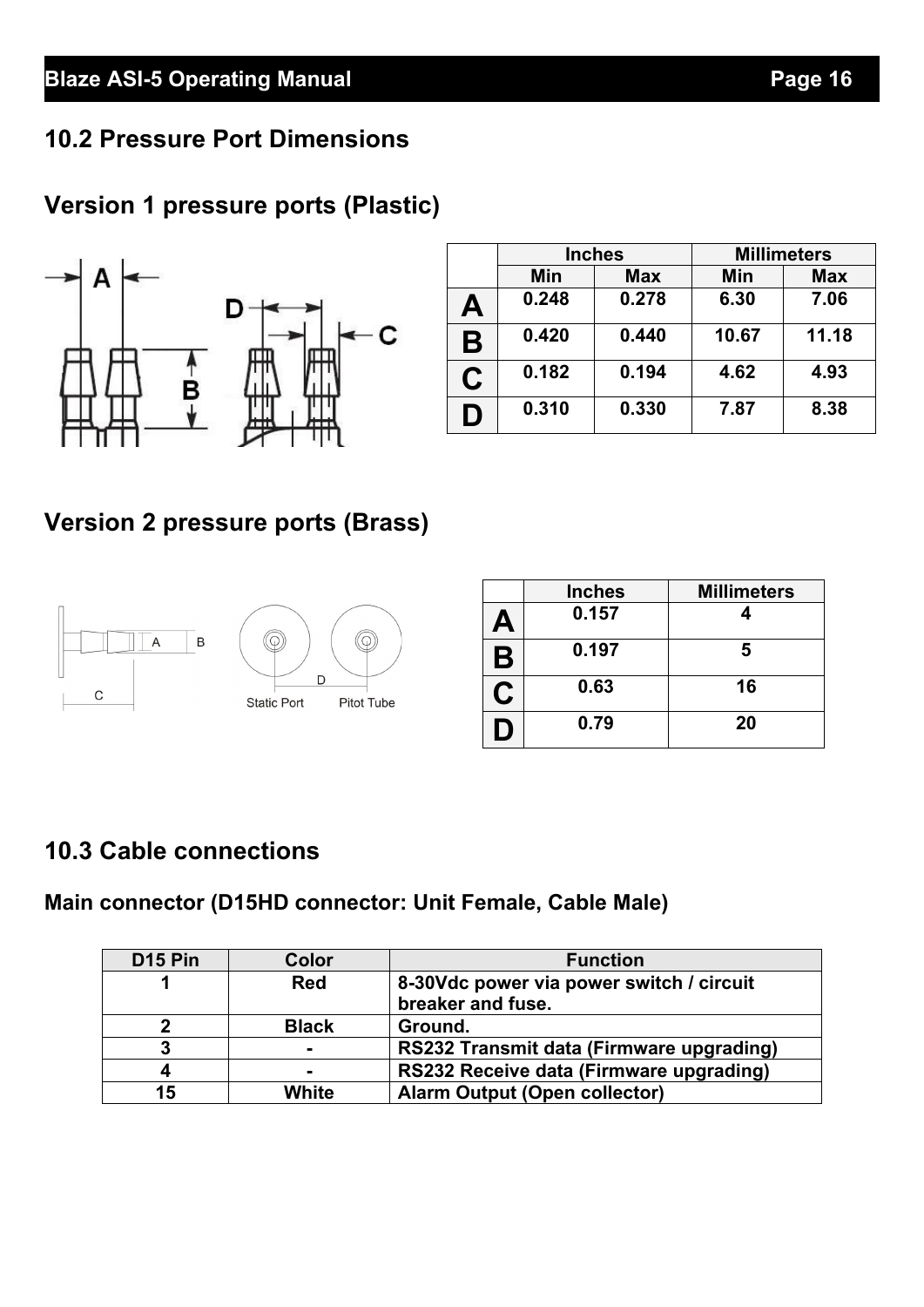# **11 Dimensions**



## Stratomaster Blaze 3.125" (80mm) Dimensions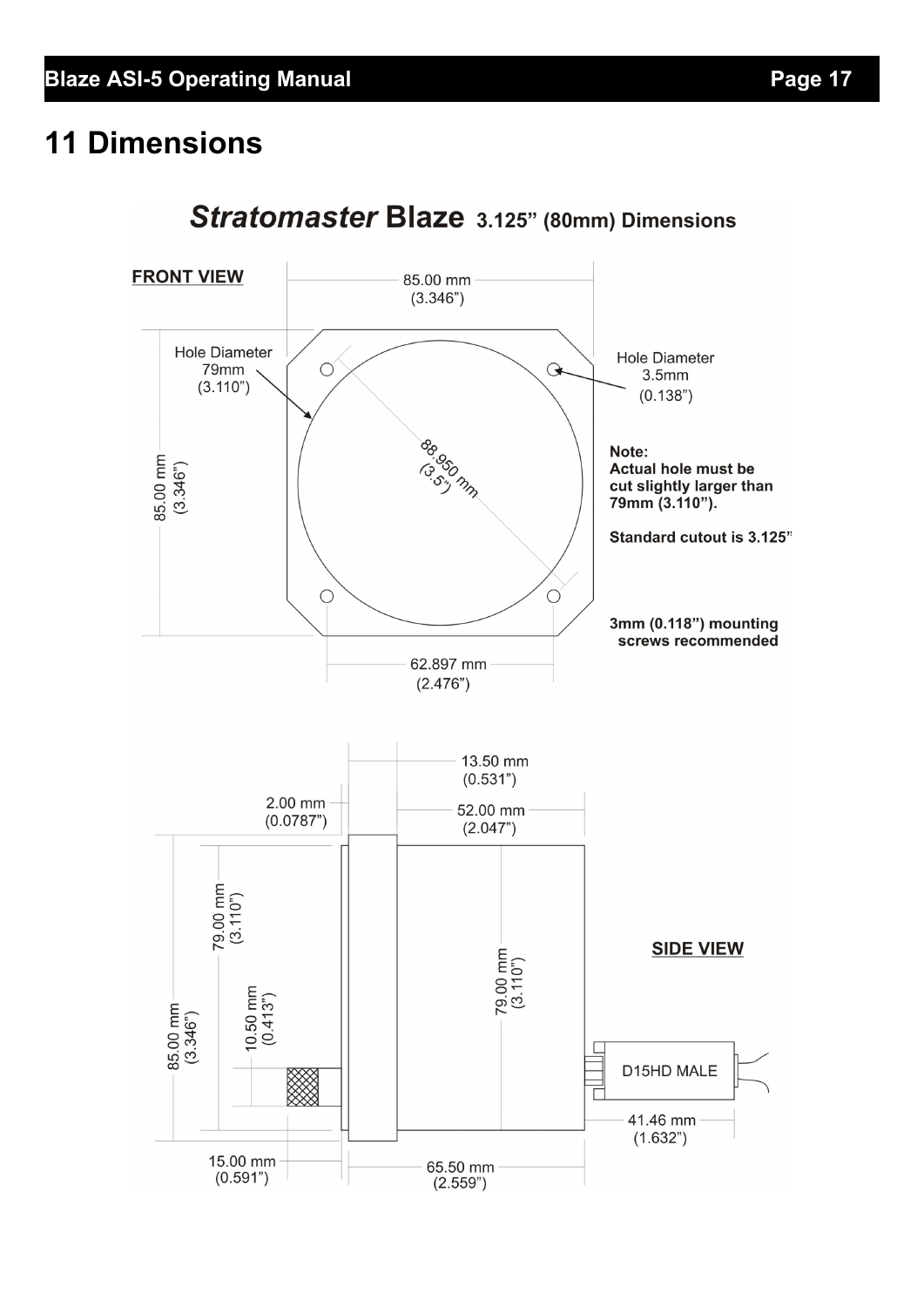# **12 Cleaning**

The unit should not be cleaned with any abrasive substances. The screen is very sensitive to certain cleaning materials and should only be cleaned using a clean, damp cloth.

**Warning:** The ASI-5 is not waterproof, serious damage could occur if the unit is exposed to water and/or spray jets.

# **13 Warranty**

This product carries a warranty for a period of one year from date of purchase against faulty workmanship or defective materials, provided there is no evidence that the unit has been mishandled or misused. Warranty is limited to the replacement of faulty components and includes the cost of labor. Shipping costs are for the account of the purchaser.

**Note:** Product warranty excludes damages caused by unprotected, unsuitable or incorrectly wired electrical supplies and or sensors, and damage caused by inductive loads.

# **14 Disclaimer**

Operation of this instrument is the sole responsibility of the purchaser of the unit. The user must make themselves familiar with the operation of this instrument and the effect of any possible failure or malfunction.

This instrument is not certified by the FAA. Fitting of this instrument to certified aircraft is subject to the rules and conditions pertaining to such in your country. Please check with your local aviation authorities if in doubt. This instrument is intended for ultralight, microlight, home built and experimental aircraft. Operation of this instrument is the sole responsibility of the pilot in command (PIC) of the aircraft. This person must be proficient and carry a valid and relevant pilot's license. This person has to make themselves familiar with the operation of this instrument and the effect of any possible failure or malfunction. Under no circumstances does the manufacturer condone usage of this instrument for IFR flights.

#### **IMPORTANT NOTICE:**

You must make your own determination if the products sold by MGL Avionics are safe and effective for your intended applications. MGL Avionics makes no representations or warranties as to either the suitability of any of the products we sell as to your particular application or the compatibility of any of the products we sell with other products you may buy from us or anywhere else, and we disclaim any warranties or representations that may otherwise arise by law. Also, we offer no specific advice on how to install any of the products we sell other than passing along anything that may have been provided to us by the manufacturer or other issues. If you are in need of further information or guidance, please turn to the manufacturer, FAA Advisory Circulars and guidance materials, the Experimental Aircraft Association, or other reputable sources.

**Continuing development sometimes necessitates specification changes without notice.**